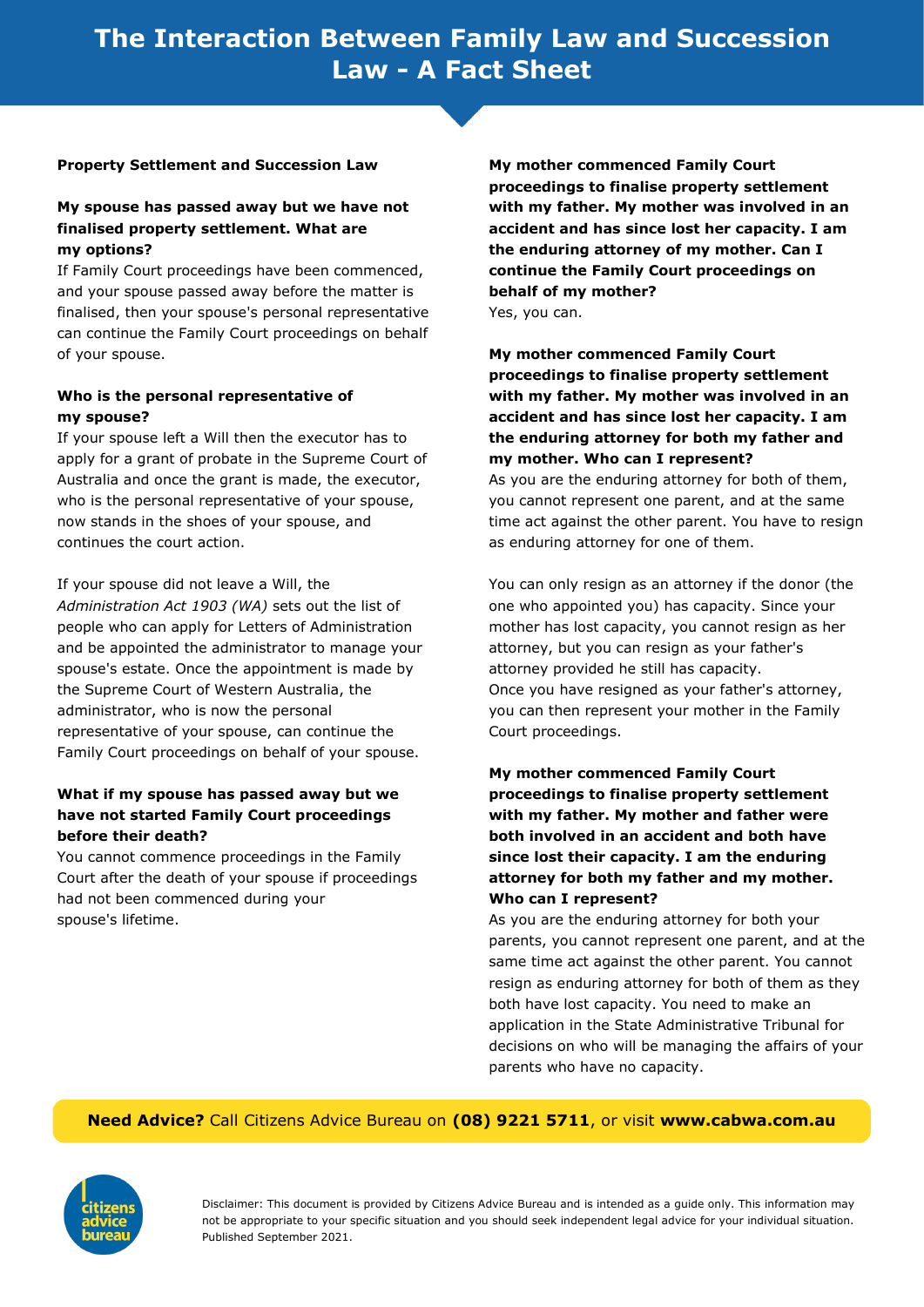## **The Interaction Between Family Law and Succession Law - A Fact Sheet Continued**

Refer to our fact sheet on [eLodgment of court](https://www.cabwa.com.au/get-help/elodgment-court-documents)  [documents](https://www.cabwa.com.au/get-help/elodgment-court-documents) for information on making an application at the State Administrative Tribunal.

**My mother commenced Family Court proceedings to finalise property settlement with my father. My mother and father were both involved in an accident and both have since lost their capacity. I am the enduring attorney for both my father and my mother. I do not want to represent one and act against the other parent. What should I do?** You need to make applications in the State Administrative Tribunal to have your appointments revoked for both your parents. Refer to our fact sheet on [eLodgment of court documents](https://www.cabwa.com.au/get-help/elodgment-court-documents) for information on making an application at the State Administrative Tribunal.

If there are no appropriate family members who can act on behalf of your parents, the Tribunal may appoint the Public Trustee as administrator (this administrator is different from the administrator appointed to manage the estate of a deceased person) to manage their affairs. This administrator's power ends the minute the person whose affairs they are managing dies.

### **Children's Matters**

**I have looked after my grandchild since she was one month old. My grandchild is nine years old now. Recently both her parents passed away. My daughter did not leave a Will. My daughter has a property in her sole name and I want to transfer the property to my grandchild's name. I have been advised that I need Letters of Administration. What do I have to do?**

As per the *Administration Act 1903 (WA)* the only person who can apply for Letters of Administration is the child of your daughter.

Since the child is a minor, and both her parents are dead, the only person who can apply for Letters of Administration is the "guardian" of the child. You can make an application in the Family Court. Refer to our fact sheet on eLodgment of court documents.

You can start Family Court proceedings, get sole parental responsibility of the grandchild and then apply for Letters of Administration as the guardian of your grandchild. The sole beneficiary of your daughter's estate will be your grandchild.

### **I do not want my spouse to care for my children if I were to pass away. If I appoint my parents as the guardians of my children in my Will, will that be binding?**

It is the Family Court which ultimately decides who has parental responsibility for the children. The fact that you have nominated your parents as the guardian of your children is as if you are "speaking from the grave" and your wishes will be one of the factors taken into account in the Family Court's ultimate decision.

### **Wills and Divorces**

## **I have a Will. If I marry after making my Will, is the Will I have still valid?**

In Western Australia a marriage will revoke your Will. This means that any Will you have made prior to your marriage will be automatically revoked.

This is not the case if your Will is made in contemplation of marriage. If in your Will you have stated that you are making the Will in contemplation of marriage, then that Will is still valid even if you marry after making the Will.

If you are making a Will and have a pending marriage, it is advisable to include a clause within your Will stating that the Will is made in contemplation of marriage.

### **Need Advice?** Call Citizens Advice Bureau on **(08) 9221 5711**, or visit **www.cabwa.com.au**

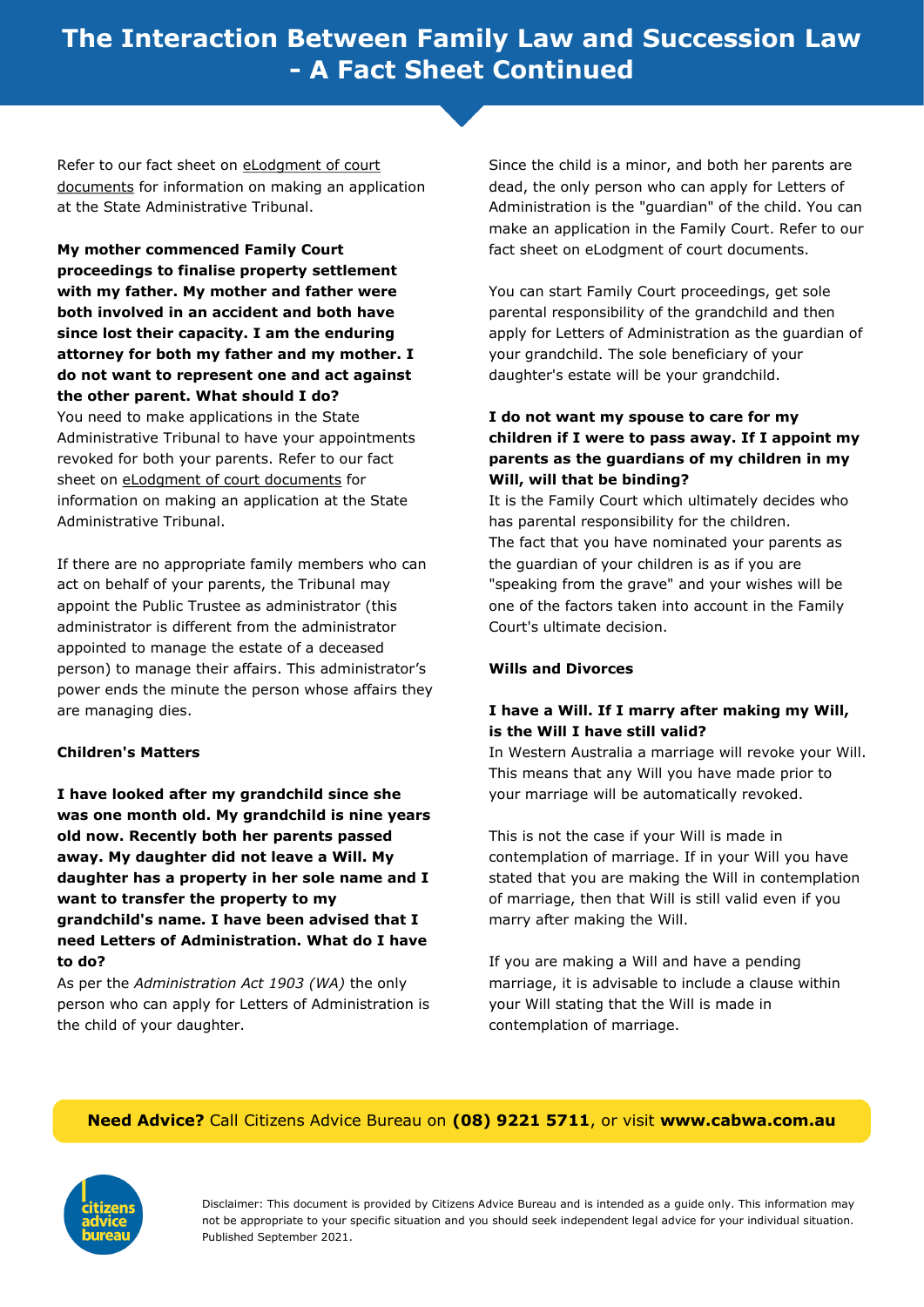## **I made a Will in 1999. My divorce was finalised on 1 February 2008. Is my Will still valid or do I need to make a new Will?**

Your Will is still valid. If you make a Will before 9 February 2008 and you then got divorced before 9 February 2008, your Will is still valid.

If you made a Will after 9 February 2008 and after that date you divorce your spouse, then that Will you have made is invalid. The important date to keep in mind is 9 February 2008.

If you have a divorce order made after 9 February 2008 but in your Will you have a contemplation of divorce clause, then the Will is valid even if you get divorced after making the Will.

## **In my Will my wife is the sole beneficiary of my estate. I have filed an application for divorce. Will my wife get my whole estate if I die before the decree absolute comes through?**

If you are waiting for the divorce order to come through but you have not updated your Will, then when you pass away your existing Will is still valid and your wife will get your whole estate. This is because you have not been officially divorced.

If you die without a Will, your spouse, from whom you have not obtained divorce (that is, there is no decree absolute) may be entitled to a portion of your estate under the *Administration Act 1903 (WA).* 

## **What if I am separated from my spouse but have not divorced him/her and he/she dies without a Will?**

Under the *Administration Act 1903 (WA)* you are still entitled to share in the estate of your spouse as you are not divorced from the deceased. Note that this depends on other factors too.

#### **Enduring Power of Attorney and Family Law**

**What happens if I divorce or separate from the person whom I have appointed as my attorney?** Separation or divorce will not affect the validity of an Enduring Power of Attorney. The appointor who wants their Enduring Power of Attorney to continue, does not have to take any action.

An appointor who no longer wants their former spouse or de facto partner to be their attorney, needs to revoke the Enduring Power of Attorney.

If the parties have separated or divorced and the appointer does not have capacity, and an interested party wants to be appointed as the administrator to manage the affairs of the person who has lost their capacity, that interested person can apply to the State Administrative Tribunal to be appointed the administrator replacing the former appointee. Refer to our fact sheet on eLodgment of court documents.

## **If I get married or start a de facto relationship, does my existing Enduring Power of Attorney become invalid?**

No. Marriage or the commencement of a de facto relationship does not affect the validity of an Enduring Power of Attorney.

An appointor who wants their current spouse or de facto partner to be their attorney, rather than the person/s they previously appointed in an Enduring Power of Attorney, will need to revoke the Enduring Power of Attorney and make a new Enduring Power of Attorney appointing their current spouse or de facto partner as their attorney.

### **Need Advice?** Call Citizens Advice Bureau on **(08) 9221 5711**, or visit **www.cabwa.com.au**

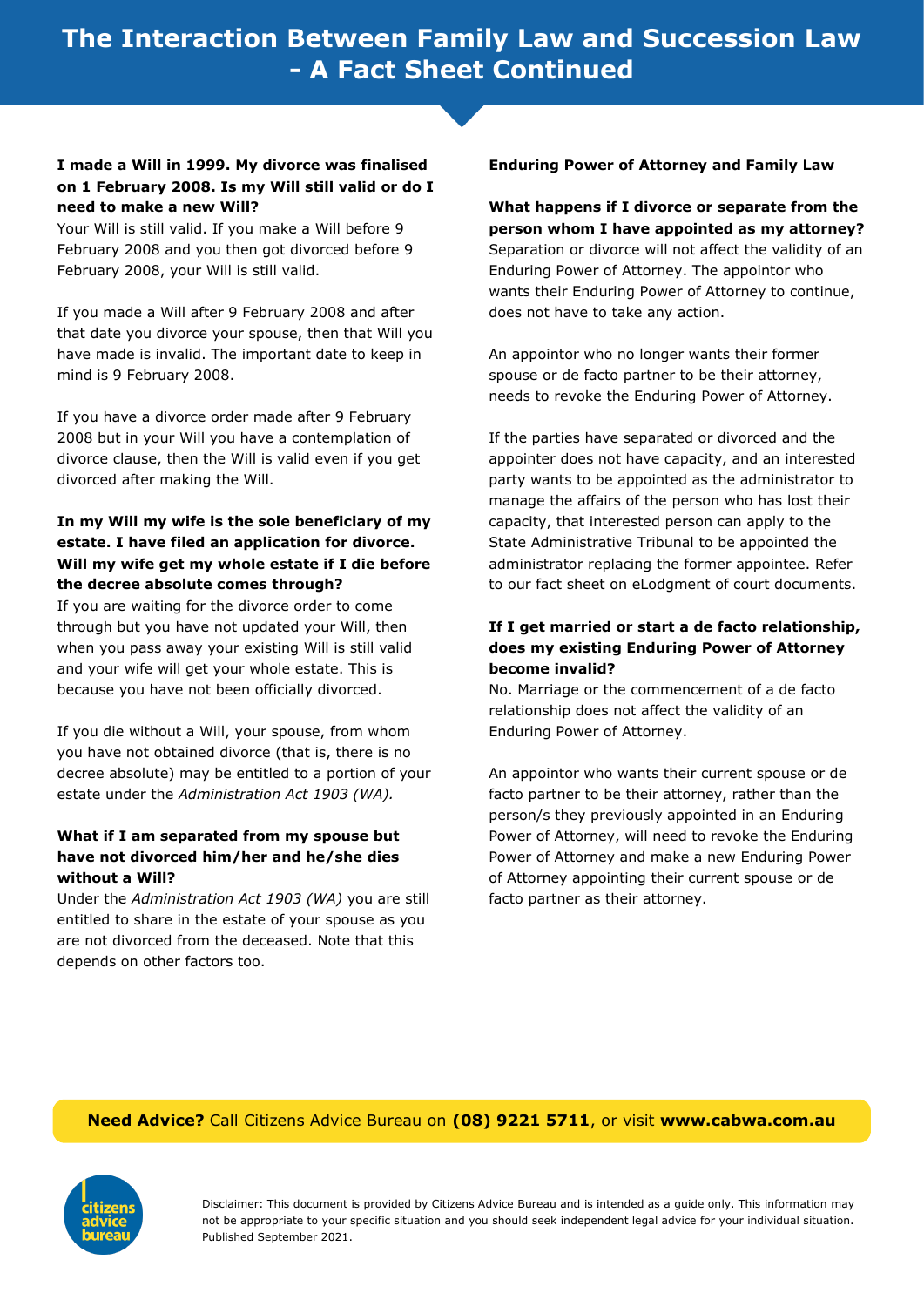# **The Interaction Between Family Law and Succession Law - A Fact Sheet Continued**

### **Intestacy and Separation**

## **I was separated from my spouse when they died without a Will. Am I entitled to share in their estate?**

Yes, since you are only separated not divorced from them you are entitled to share in the estate of the deceased. Note that there are other factors which may affect the above answer.

## **I was separated from my de facto partner when they died without a Will. Am I entitled to share in their estate?**

No. If you are separated from your de facto partner, you have lost your right to share in the estate of your deceased partner.

## **What if I am separated from my spouse and I have not lived with them for the past six years? My spouse had been in a de facto relationship for the past seven years. My spouse died without a Will. As their spouse am I still entitled to share in their estate?**

Since you have not lived with your spouse since separation, and your spouse had lived with a de facto partner for more than five years, you as a spouse have lost all your right to share in the estate of your spouse.

The de facto partner is in the same position as you would have been, and the de facto partner will get whatever share a spouse is entitled to.

### **What if I am a de facto partner who is separated from my partner who then dies without a Will? We have three minor children together.**

Under the *Administration Act 1903 (WA)* the only people who can share in the estate of the deceased are the children of the deceased. You as the separated de facto partner have no right to share in the estate of the deceased.

Since the children are minors, the only person who can apply for Letters of Administration is you as their guardian. You can make the application on behalf of the children. It is the children who will share in the estate of their parent, not you the separated de facto partner.

### **Ashes of the Deceased**

## **My spouse died and their parents want to keep their ashes. Who has a right to the ashes?** Typically the person who is entitled to receive the ashes is the person who obtained the permit for the cremation or arranged the funeral., that person will be the spouse or the person named as executor in the Will of the deceased.

## **What if someone dies without a Will and there is dispute about the ashes?**

If there is no executor to administer the estate, the *Cremation Regulations 1954 (WA)* outline the ranking of the persons who are entitled to the ashes in the following order:

- The spouse or de facto partner living with the deceased at the time of the deceased's death;
- The adult children of the deceased:
- The parents of the deceased;
- The adult siblings of the deceased.

## **Should I consult the other family members in relation to how the ashes of my spouse are to be dealt with?**

Although there is no legal obligation for the person who has the ashes to consult other interested family members as to what should become of the ashes after the ashes are received, it is advisable to do so to avoid costly court proceedings.

Those who are next in rank in the hierarchy outlined above have no legally enforceable rights to insist on being consulted on how the ashes are to be dealt with.

## **Need Advice?** Call Citizens Advice Bureau on **(08) 9221 5711**, or visit **www.cabwa.com.au**